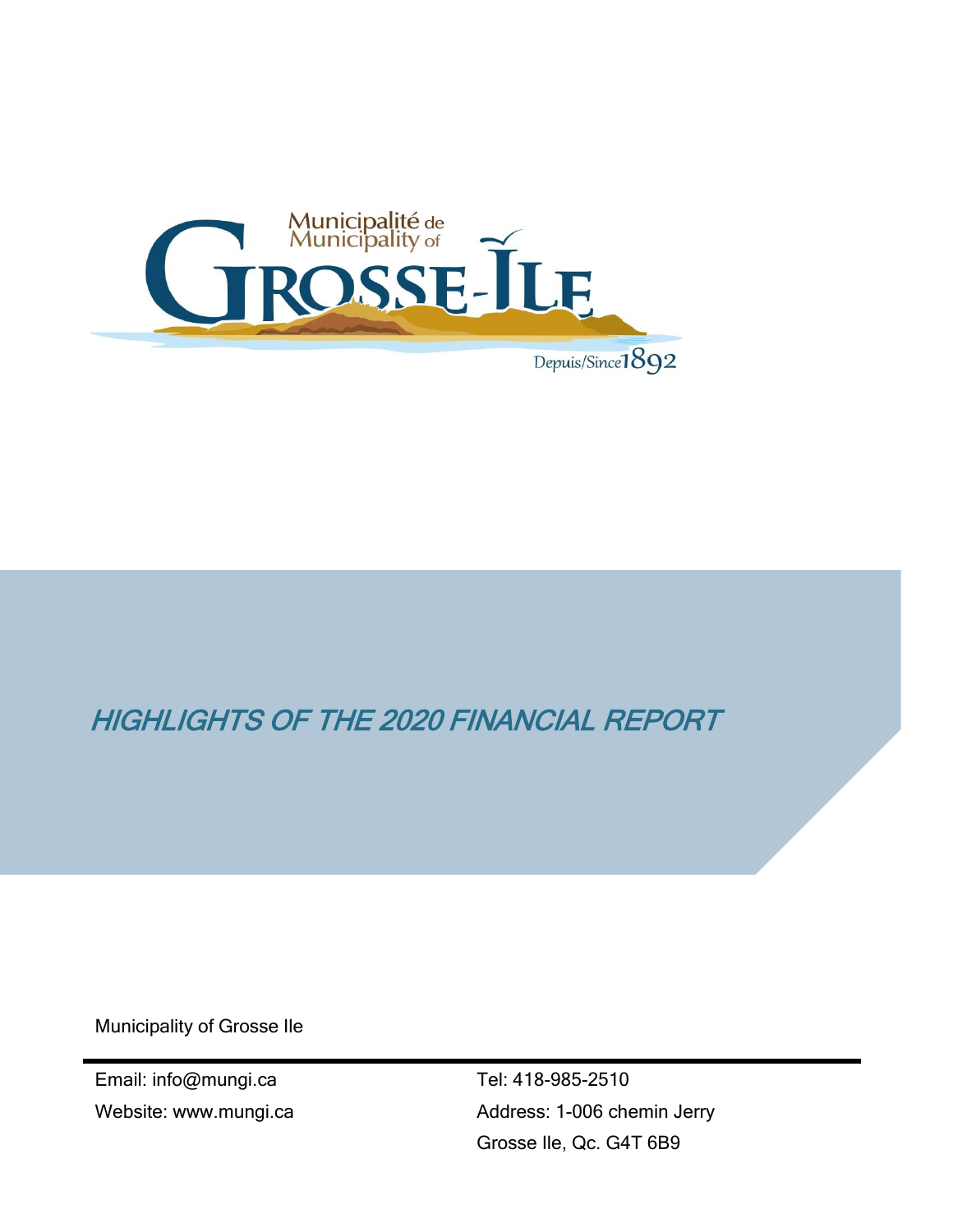# **PRESENTATION OF THE MAYOR'S REPORT** of the Highlights of the 2020 Financial Report

As required by law, you will find enclosed the highlights of the 2020 financial report of the Municipality of Grosse Ile. On behalf of the members of council, I am pleased to announce that our 2020 fiscal year ended on a positive note with an operating surplus of \$160,965. I think it is also important to note that the Municipality has always managed to maintain an annual surplus since its reconstitution on January 1, 2006 therefore, leaving an unrestricted non-affected accumulated surplus in the amount of \$396,192 which helps cover unforeseen expenses, special projects such as the municipal park or serves as a contribution for potential funding opportunities.

#### Article 176.2.2 of the Quebec Municipal Code:

"At a regular sitting of the council held not later than June, the mayor shall make a report to the citizens on the highlights of the financial report and the external auditor's report. "

As you will see in the summary within this report, and according to the Financial Profile produced by the *Direction Générale des finances municipales*, we are within the norms of our administrative region and the province.

The Municipality has long term debt in the amount of \$311,500 of which \$111,348 is being reimbursed through grants, while \$200,152 is being reimbursed by the general fund.

The external auditor's report concludes that the financial report deposited at the special sitting of council of the Municipality of Grosse Ile on May 13, 2021 presents a fair and accurate account, in all significant aspects, of the financial position of the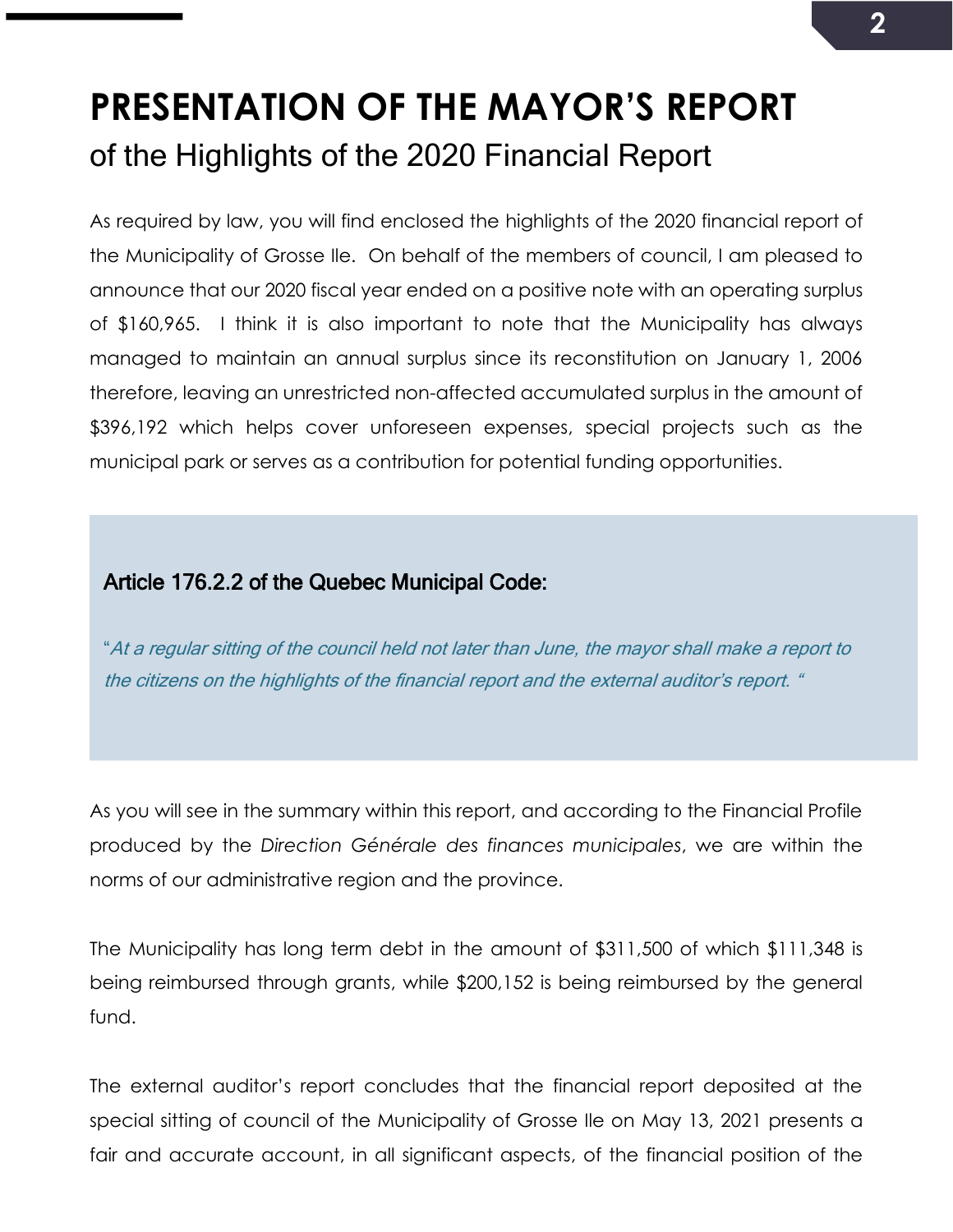Municipality as of December 31, 2020, as well as the results of its operations, the changes in its net debt and cash flow for the fiscal year ending at this date, in accordance with the Canadian Accounting Standards for the public sector.

It is to be noted that the financial statements include certain financial information which is not required under Canadian Accounting Standards for the public sector but, however, this information is required under the Ministry of Municipal Affairs and Housing. The following 2 pages present the summary of the revenues and expenses for the 2020 fiscal year.

If you would like more information on the financial situation of the Municipality, I invite you to contact the municipal office at which time our municipal staff will be pleased to assist you.

Over the past year, the global COVID-19 pandemic has certainly changed the way we carry out our daily tasks however, the municipality has been able to maintain services to our population. I would like to take this opportunity to thank you for your continued support and patience as we move forward in these difficult times.

Warmest Regards,

*Rose Elmonde Clarke*  Mayor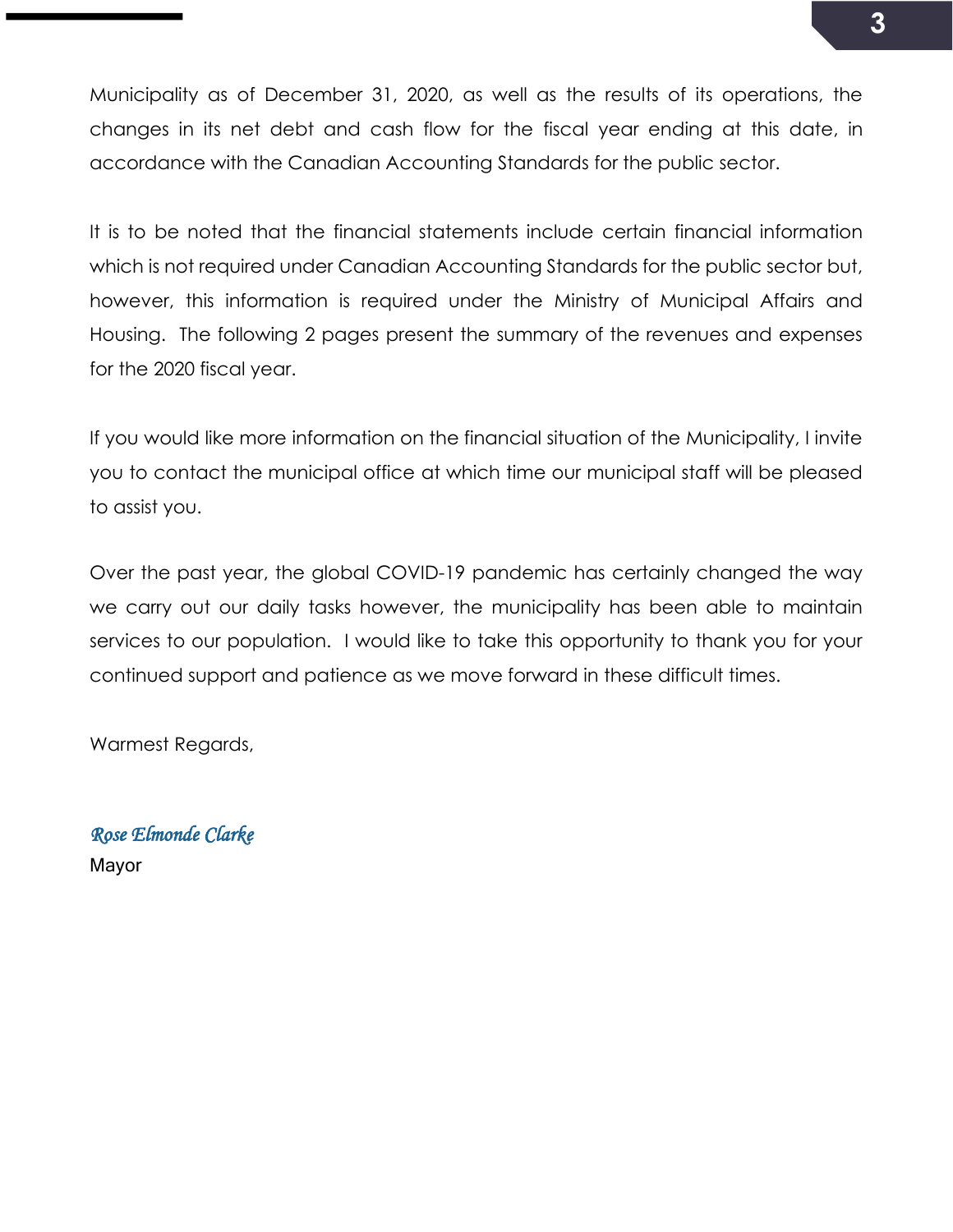## **ANNEX 1 OPERATING SURPLUS FOR TAX PURPOSES Summary FISCAL YEAR ENDED DECEMBER 31, 2020**

|                                                          | 2020    | 2019 |          |
|----------------------------------------------------------|---------|------|----------|
| <b>OPERATING REVENUES</b>                                |         |      |          |
|                                                          |         |      |          |
| <b>Taxes</b>                                             | 614 482 | \$   | 530 346  |
| Payments in lieu of taxes                                | 31 591  |      | 29 0 63  |
| <b>Transfers</b>                                         | 219 031 |      | 182 895  |
| Services rendered                                        | 41 693  |      | 52 784   |
| Other                                                    | 52 173  |      | 27 650   |
|                                                          |         |      |          |
| <b>TOTAL REVENUES</b>                                    | 958 970 |      | 822 738  |
|                                                          |         |      |          |
| <b>OPERATING EXPENDITURES</b>                            |         |      |          |
| General administration                                   | 411 461 |      | 460 025  |
| Public security                                          | 29 974  |      | 26 910   |
| Transportation                                           | 142 924 |      | 131 456  |
| Urban planning and development                           | 11 5 97 |      | 5 3 5 7  |
| Recreation and culture                                   | 185 300 |      | 212 984  |
| <b>Financing expenses</b>                                | 14 100  |      | 18 300   |
|                                                          |         |      |          |
| <b>TOTAL OPERATING EXPENDITURES</b>                      | 795 356 |      | 855 032  |
|                                                          |         |      |          |
| <b>OPERATING SURPLUS (DEFICIT) BEFORE RECONCILIATION</b> |         |      |          |
| FOR TAX PURPOSES FOR THE YEAR                            | 163 614 | \$   | (32 294) |
|                                                          |         |      |          |
| <b>RECONCILIATION FOR TAX PURPOSES</b>                   |         |      |          |
| Amortization of capital assets                           | 111 112 |      | 119 163  |
| Loss on sale of capital assets                           |         |      | 84       |
|                                                          |         |      |          |
| Repayment of long-term debt                              | (51730) |      | (49351)  |
| Allocation - Capital assets activities                   | (62031) |      | (6093)   |
| Allocation - Unrestricted operating surplus              |         |      | 38789    |
|                                                          |         |      |          |
|                                                          |         |      |          |
| OPERATING SURPLUS FOR TAX PURPOSES FOR THE YEAR          | 160 965 | S    | 70 298   |